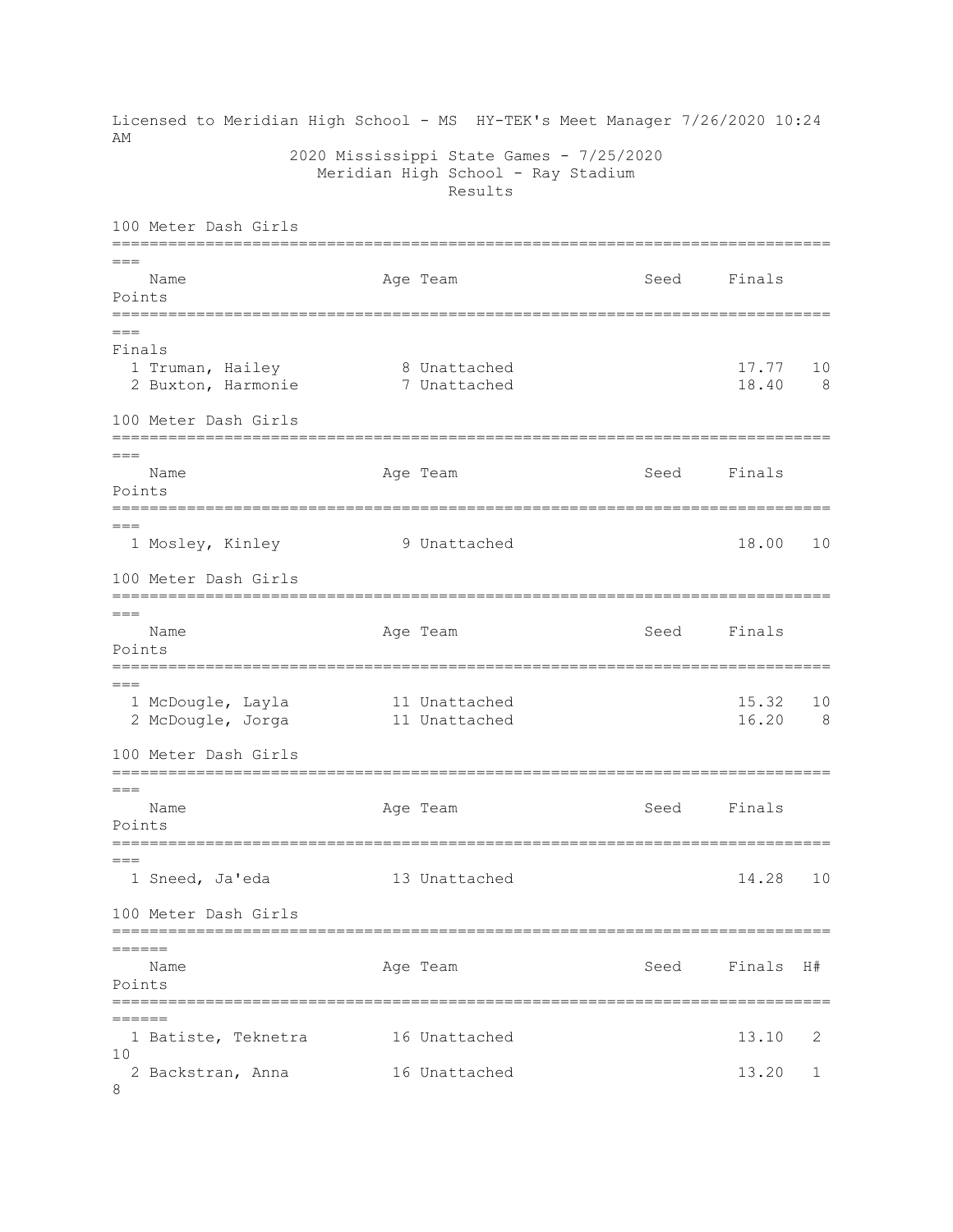100 Meter Dash Girls ============================================================================= ====== Name Age Team Seed Finals H# Points =============================================================================  $======$ 1 McDougle, Jada 18 Unattached 12.20 2 10 2 Barbieri, Rachael 17 Unattached 12.79 1 8 3 Gowdy, Briana 17 Unattached 13.70 2 6 100 Meter Dash Girls ============================================================================= ====== Name Age Team Seed Finals H# Points ============================================================================= ====== 1 Mosley, Pam 59 Unattached 20.04 2 10 200 Meter Dash Girls =============================================================================  $=$ Name **Age Team Seed Finals H**# Points ============================================================================= ====== 1 Truman, Hailey 8 Unattached 45.62 2 10 2 Buxton, Harmonie 7 Unattached 51.47 2 8 200 Meter Dash Girls =============================================================================  $=$  Name Age Team Seed Finals H# Points =============================================================================  $=$  1 Mosley, Kinley 9 Unattached 50.02 2 10 200 Meter Dash Girls =============================================================================  $=$  Name Age Team Seed Finals H# Points =============================================================================  $=$  1 McDougle, Jorga 11 Unattached 37.52 2 10 2 McDougle, Layla 11 Unattached 37.62 2 8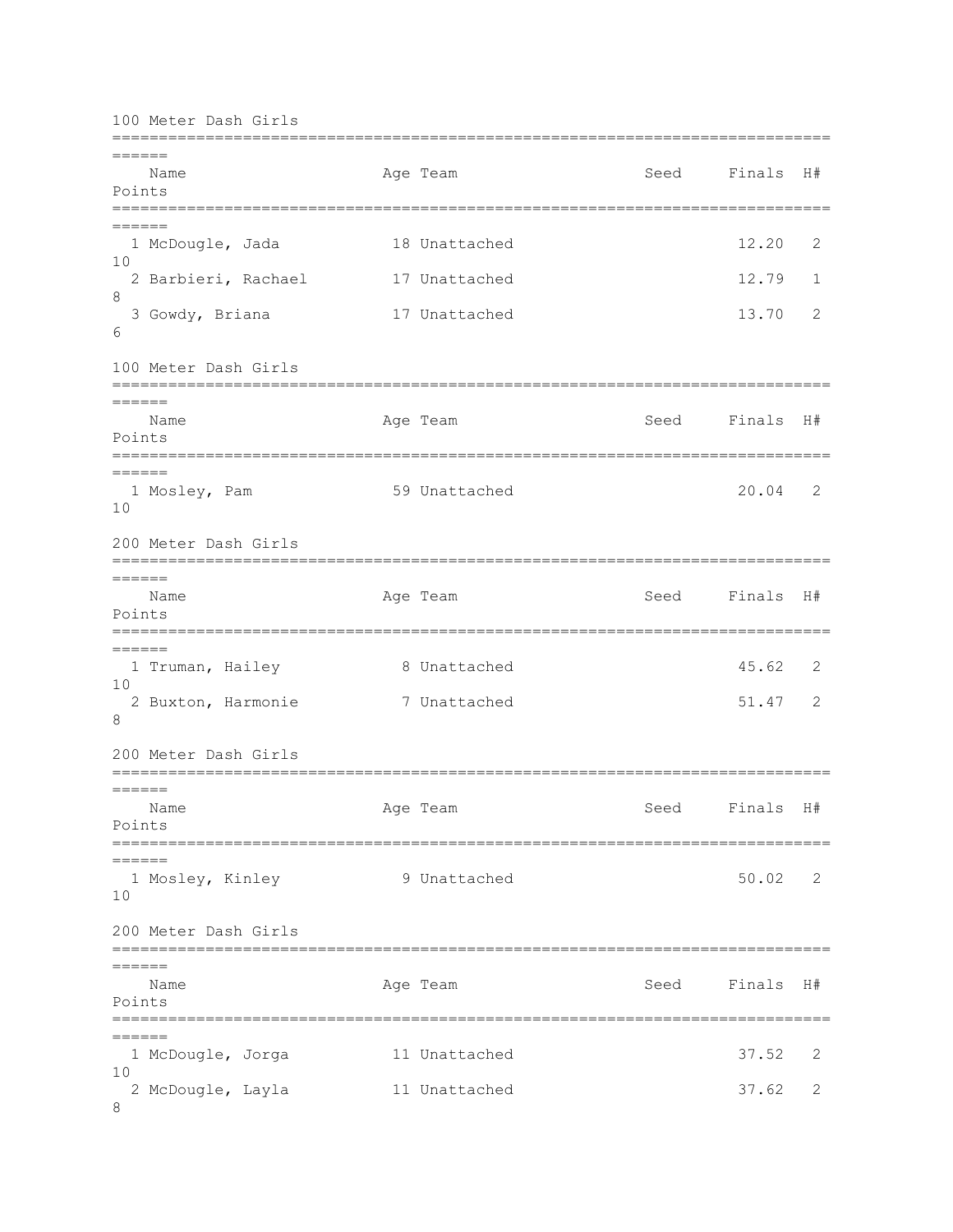200 Meter Dash Girls ============================================================================= ====== Name Age Team Seed Finals H# Points ============================================================================= ====== 1 Sneed, Ja'eda 13 Unattached 33.29 2 10 200 Meter Dash Girls ============================================================================= === Name **Age Team** Age Team Seed Finals Points ============================================================================= === 1 Backstran, Anna 16 Unattached 27.40 10 200 Meter Dash Girls ============================================================================= ====== Name **Age Team Seed Finals H**# Points =============================================================================  $=$  1 McDougle, Jada 18 Unattached 24.60 1  $1<sub>0</sub>$  2 Boatwright, Naomi 17 Unattached 35.71 2 8 400 Meter Dash Girls =============================================================================  $=$ Name **Age Team** Age Team Seed Finals Points =============================================================================  $=$ 1 Truman, Hailey 8 Unattached 1:45.81 10 2 Buxton, Harmonie 7 Unattached 1:54.17 8 400 Meter Dash Girls ============================================================================= === Name **Age Team** Age Team Seed Finals Points =============================================================================  $=$  1 Mosley, Kinley 9 Unattached 2:14.30 10 400 Meter Dash Girls =============================================================================  $=$ Name **Age Team** Age Team Seed Finals H# Points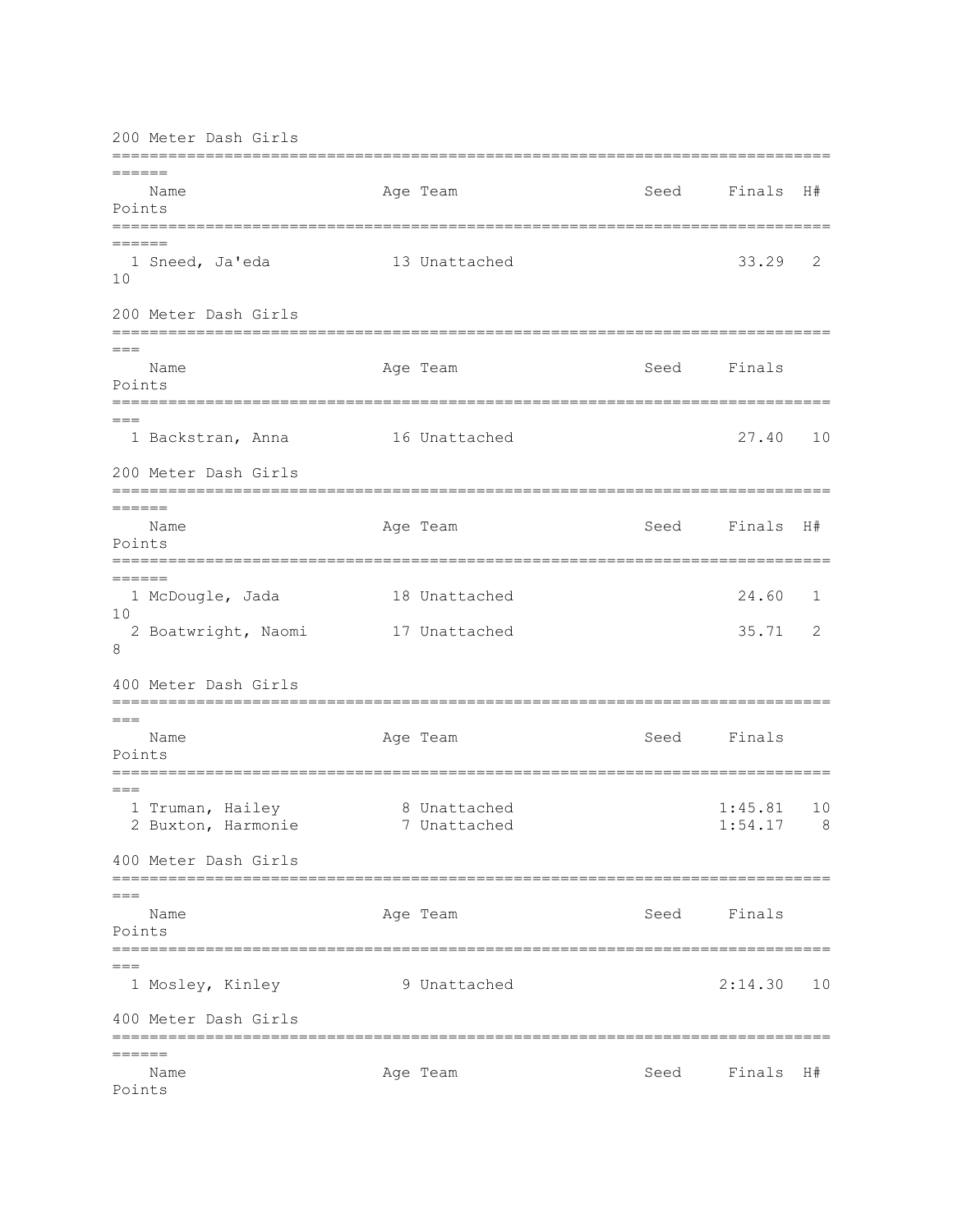=============================================================================  $=$  1 Loper, Caydence 12 Unattached 1:21.07 2 10 2 McDougle, Layla 11 Unattached 1:26.07 2 8 400 Meter Dash Girls =============================================================================  $=$ Name **Age Team Seed Finals H**# Points ============================================================================= ====== 1 Clay, Kendall 14 Unattached 1:16.02 2  $1<sub>0</sub>$ 2 Scarbrough, Camrien 13 Unattached 1:19.64 2 8 3 Hopson, Jashayla 13 Unattached 1:34.08 2 6 400 Meter Dash Girls =============================================================================  $======$  Name Age Team Seed Finals H# Points =============================================================================  $=$  1 McPhail, Sa'Nya 16 Unattached 1:04.04 2 10 400 Meter Dash Girls =============================================================================  $=$ Name **Age Team** Age Team Seed Finals H# Points ============================================================================= ====== 1 Grant, Princess 17 Unattached 1:06.01 2 10 400 Meter Dash Girls =============================================================================  $=$ Name Age Team Seed Finals H# Points ============================================================================= ====== 1 Mosley, Pam 59 Unattached 2:55.01 3 10 800 Meter Run Girls =============================================================================  $---$ Name **Age Team** Age Team Seed Finals Points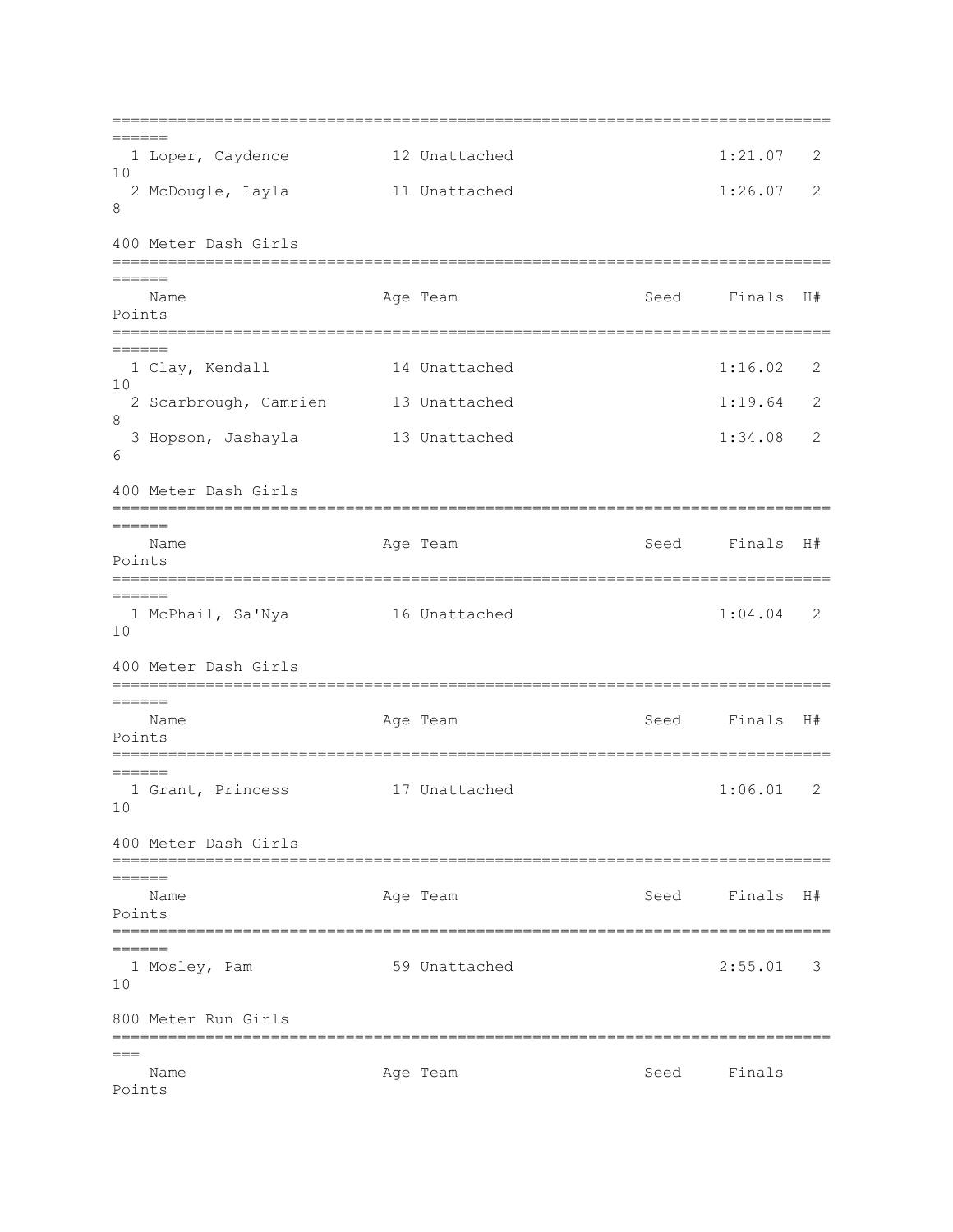=============================================================================  $=$  1 Loper, Caydence 12 Unattached 4:06.00 10 800 Meter Run Girls ============================================================================= === Name **Age Team** Age Team Seed Finals Points =============================================================================  $=$  1 Clay, Kendall 14 Unattached 3:38.00 10 2 Scarbrough, Camrien 13 Unattached 3:43.00 8 3 Hopson, Jashayla 13 Unattached 5:05.00 6 High Jump Girls =============================================================================  $=$ Name **Age Team** Age Team Seed Finals Points =============================================================================  $=$ 1 Grant, Princess 17 Unattached 1 = 4-00.00 10<br>2 Gowdy, Briana 17 Unattached 1 = 1-00.00 8 2 Gowdy, Briana 17 Unattached Pole Vault Girls =============================================================================  $=$ Name Age Team Age Team Seed Finals Points =============================================================================  $=$  1 Barbieri, Rachael 17 Unattached 10-06.00 10 Long Jump Girls =============================================================================  $---$ Name **Age Team** Age Team Seed Finals Points ============================================================================= === 1 Buxton, Harmonie 7 Unattached 8-05.00 10 2 Truman, Hailey 8 Unattached 6-03.00 8 Long Jump Girls =============================================================================  $=-$ Name **Age Team** Age Team Seed Finals Points =============================================================================  $=$  1 Mosley, Kinley 9 Unattached 5-04.00 10 Long Jump Girls =============================================================================  $=$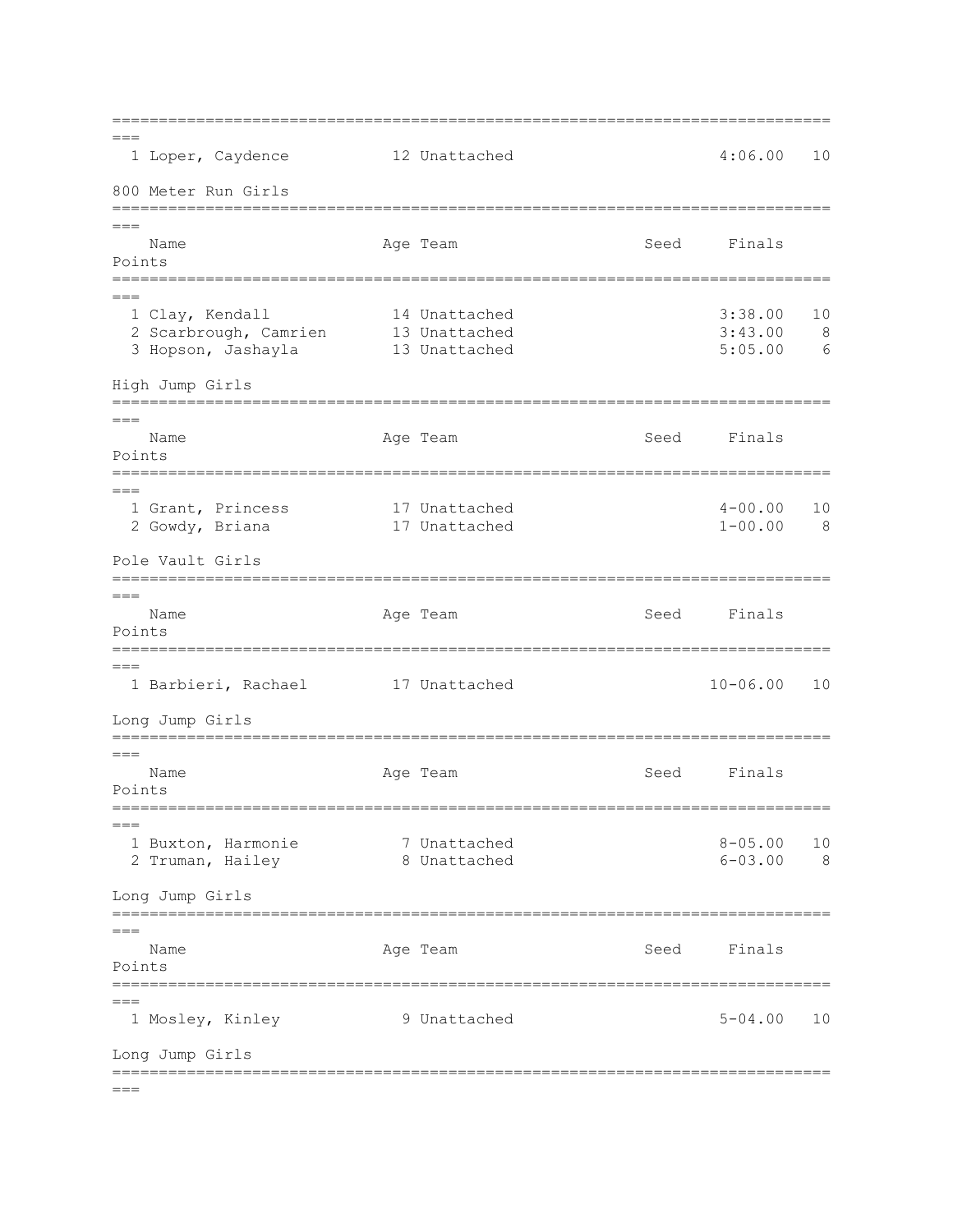Name **Age Team** Age Team Seed Finals Points =============================================================================  $=$  1 Sneed, Ja'eda 13 Unattached 12-08.00 10 Long Jump Girls =============================================================================  $=$ Name **Age Team** Age Team Seed Finals Points =============================================================================  $=$ 1 Houston, Gabrielle 16 Unattached 14-10.00 10<br>
2 Batiste, Teknetra 16 Unattached 14-08.00 8 2 Batiste, Teknetra 16 Unattached 14-08.00 8<br>3 Mediola, Aaliyah 16 Unattached 13-02.00 6 3 Mediola, Aaliyah 16 Unattached 13-02.00 6<br>4 McDougle, Hannah 15 Unattached 12-04.00 5 4 McDougle, Hannah 15 Unattached 12-04.00 5 Rush, Zaniya 16 Unattached 10-00.00 4 Long Jump Girls =============================================================================  $=$ Name **Age Team** Age Team Seed Finals Points =============================================================================  $=$  1 Jennings, Tatiyana 18 Unattached 14-03.00 10 Triple Jump Girls =============================================================================  $=$  Name Age Team Seed Finals Points =============================================================================  $=$  1 Sneed, Ja'eda 13 Unattached 26-05.00 10 Triple Jump Girls =============================================================================  $=$ Name **Age Team** Age Team Seed Finals Points =============================================================================  $=$  1 Houston, Gabrielle 16 Unattached 28-10.00 10 Discus Throw Girls ============================================================================= === Name Age Team Seed Finals Points =============================================================================  $=$  1 Rush, Zaniya 16 Unattached 71-09 10 2 Mediola, Aaliyah 16 Unattached 52-03 8 3 Houston, Gabrielle 16 Unattached 1994 18-10 6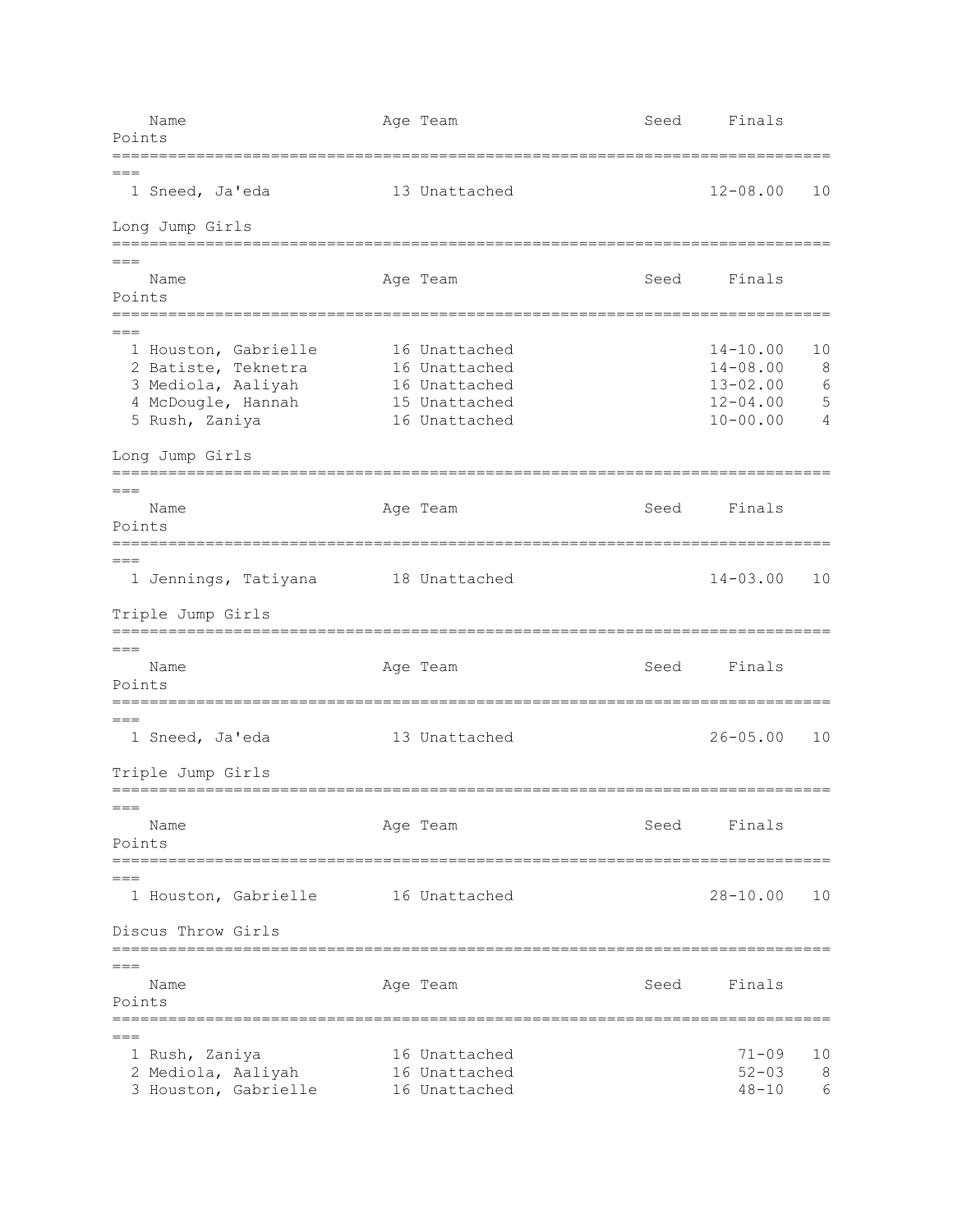100 Meter Dash Boys ============================================================================= === Name **Age Team** Age Team Seed Finals Points ============================================================================= === 1 Cole, Christian 6 Unattached 20.67 10 2 Walker, Rylan 7 Unattached 21.34 8 3 Smith, Christopher 6 Unattached 23.35 5.50 3 Gowdy, Joel 6 Unattached 23.35 5.50 100 Meter Dash Boys =============================================================================  $=-$ Name Age Team Seed Finals Points ============================================================================= === 1 Hill, Grant 10 Unattached 16.52 10<br>2 Mosley, Kingston 19 Unattached 19.56 8 2 Mosley, Kingston 10 Unattached 100 Meter Dash Boys =============================================================================  $=$ Name **Age Team Seed Finals H**# Points ============================================================================= ====== 1 Gowdy, Timothy 12 Unattached 12.87 2 10 100 Meter Dash Boys ============================================================================= ====== Name Age Team Seed Finals H# Points ============================================================================= ====== 1 Moore, Tyler 14 Unattached 11.20 2  $1<sub>0</sub>$  2 Hill, Dane 13 Unattached 12.67 2 8 100 Meter Dash Boys =============================================================================  $=$  Name Age Team Seed Finals H# Points =============================================================================  $=$ 1 Gathright, Jeffrey 16 Unattached 11.19 3 10 2 Joseph, Dar'quez 16 Unattached 11.28 3 8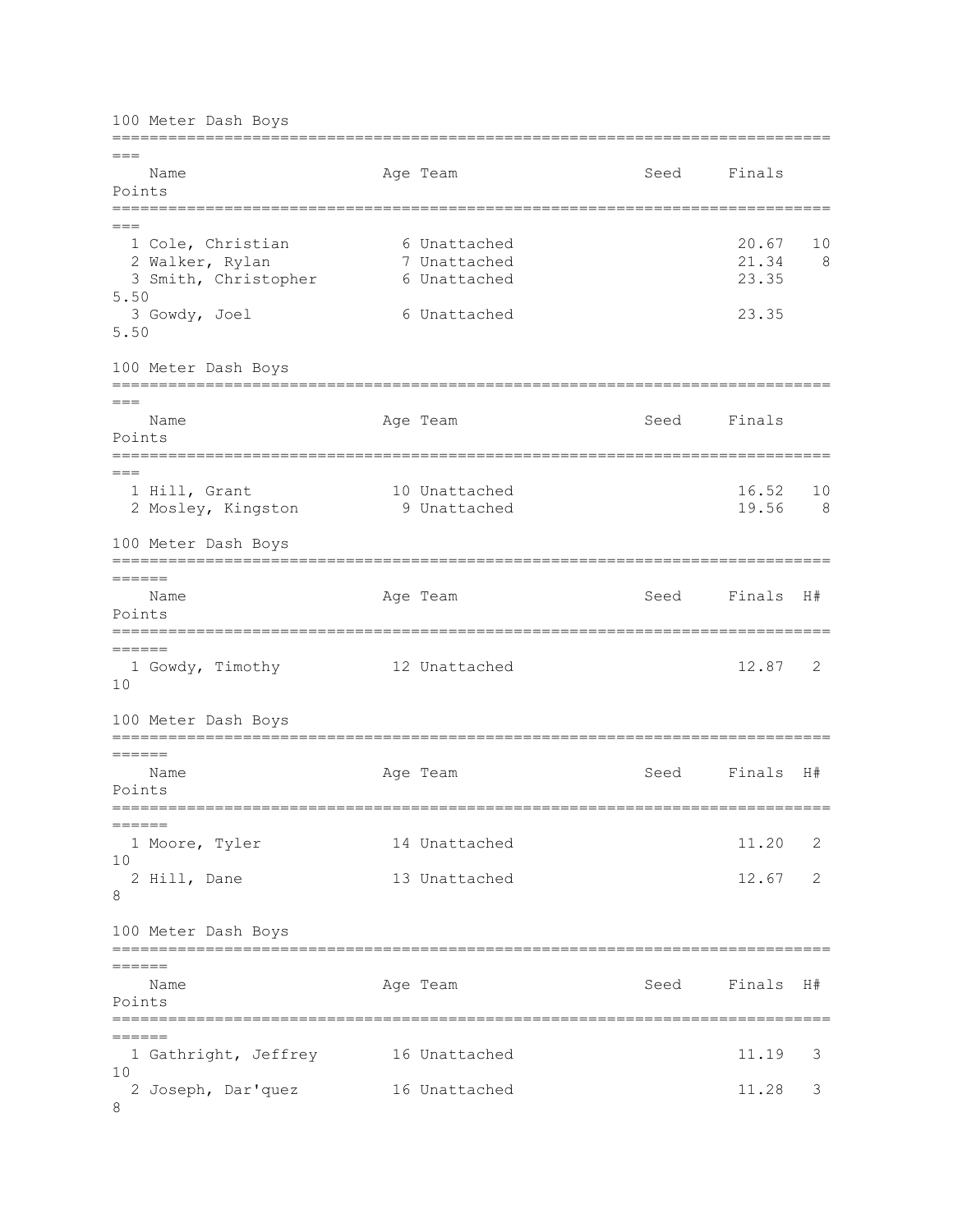```
3 Owens, Cederian 16 Unattached 11.70 3
6 
 4 Reynolds, Chase 15 Unattached 11.90 2
5 
100 Meter Dash Boys
=============================================================================
======
  Name Age Team Seed Finals H#
Points
=============================================================================
======
 1 McCory, DJ 18 Unattached 10.60 3
10 
  2 Coleman, Nicholas 18 Unattached 10.80 3 
8
100 Meter Dash Boys
=============================================================================
=Name Age Team Age Team Seed Finals H#
Points
=============================================================================
======
  1 Melendez, Hunter 21 Unattached 10.87 3 
10 
100 Meter Dash Boys
=============================================================================
=Name Age Team Seed Finals H#
Points
=============================================================================
======
 1 Pace, John 69 Unattached 13.37 4
10 
  2 Gildea, Ray 67 Unattached 21.07 4 
8 
  3 Mann, Noel 70 Unattached 23.96 4 
6 
200 Meter Dash Boys
=============================================================================
=Name Age Team Seed Finals H#
Points
=============================================================================
=1 Cole, Christian 6 Unattached 44.58 2
10 
  2 Walker, Rylan 7 Unattached 45.54 2 
8 
 3 Smith, Christopher 6 Unattached 52.85 2
6 
200 Meter Dash Boys
```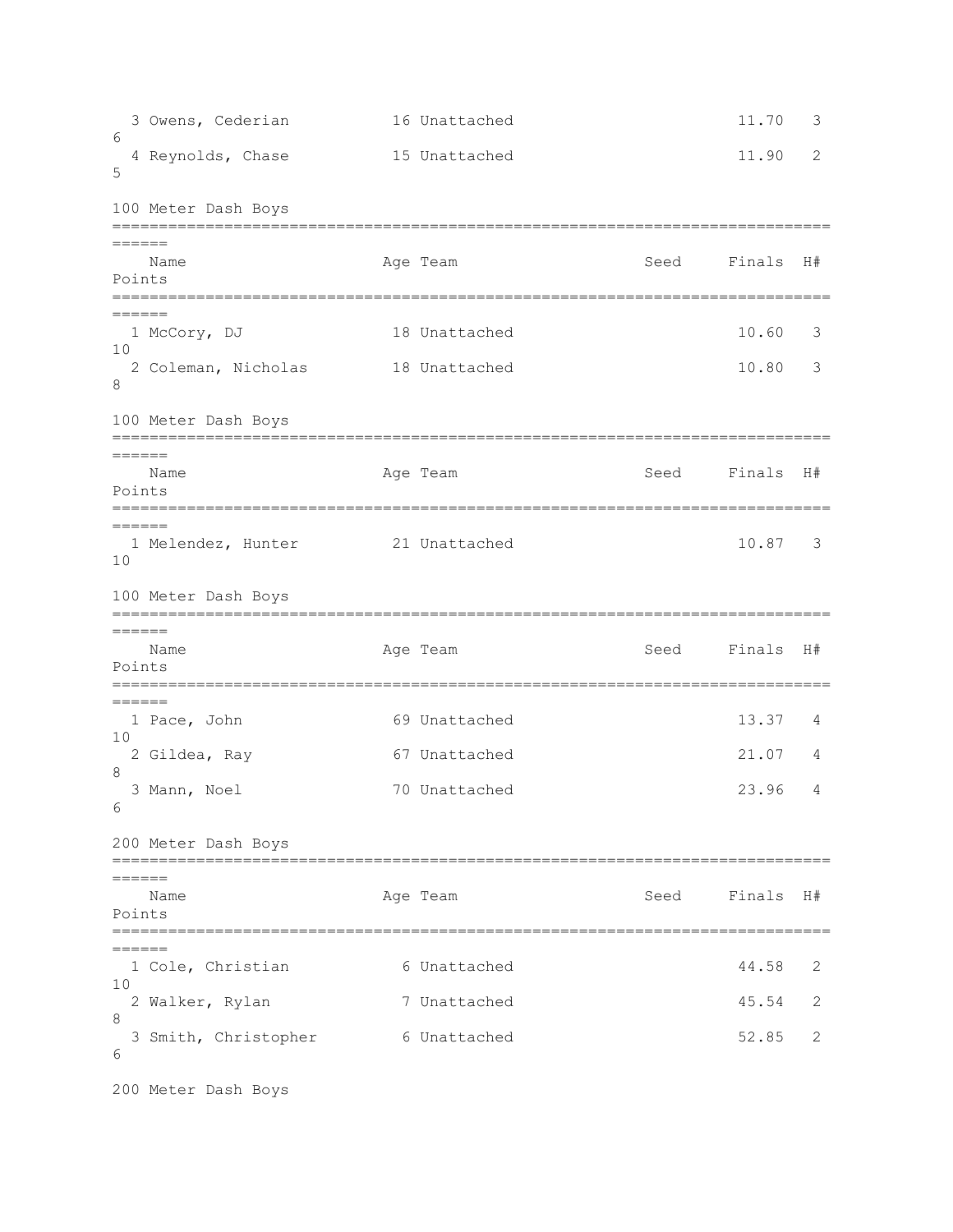=============================================================================  $=$  Name Age Team Seed Finals H# Points ============================================================================= ====== 1 Hill, Grant 10 Unattached 34.08 2 10 2 Mosley, Kingston 9 Unattached 41.90 2 8 200 Meter Dash Boys =============================================================================  $=$ Name **Age Team** Age Team Seed Finals Points ============================================================================= === 1 Moore, Tyler 14 Unattached 24.70 10 2 Hill, Dane 13 Unattached 28.00 8 3 Clark, Christian 14 Unattached 31.10 6 200 Meter Dash Boys =============================================================================  $===$ Name **Age Team** Age Team Seed Finals Points ============================================================================= === 1 Coleman, Nicholas 18 Unattached 22.40 10 200 Meter Dash Boys =============================================================================  $=-$ Name **Age Team** Age Team Seed Finals Points ============================================================================= === 1 Melendez, Hunter 21 Unattached 23.40 10 200 Meter Dash Boys ============================================================================= ====== Name Age Team Seed Finals H# Points ============================================================================= ====== 1 Adams, Quentin 55 Unattached 41.50 3 10 200 Meter Dash Boys =============================================================================  $=$ Name **Age Team Seed Finals H**# Points =============================================================================  $=$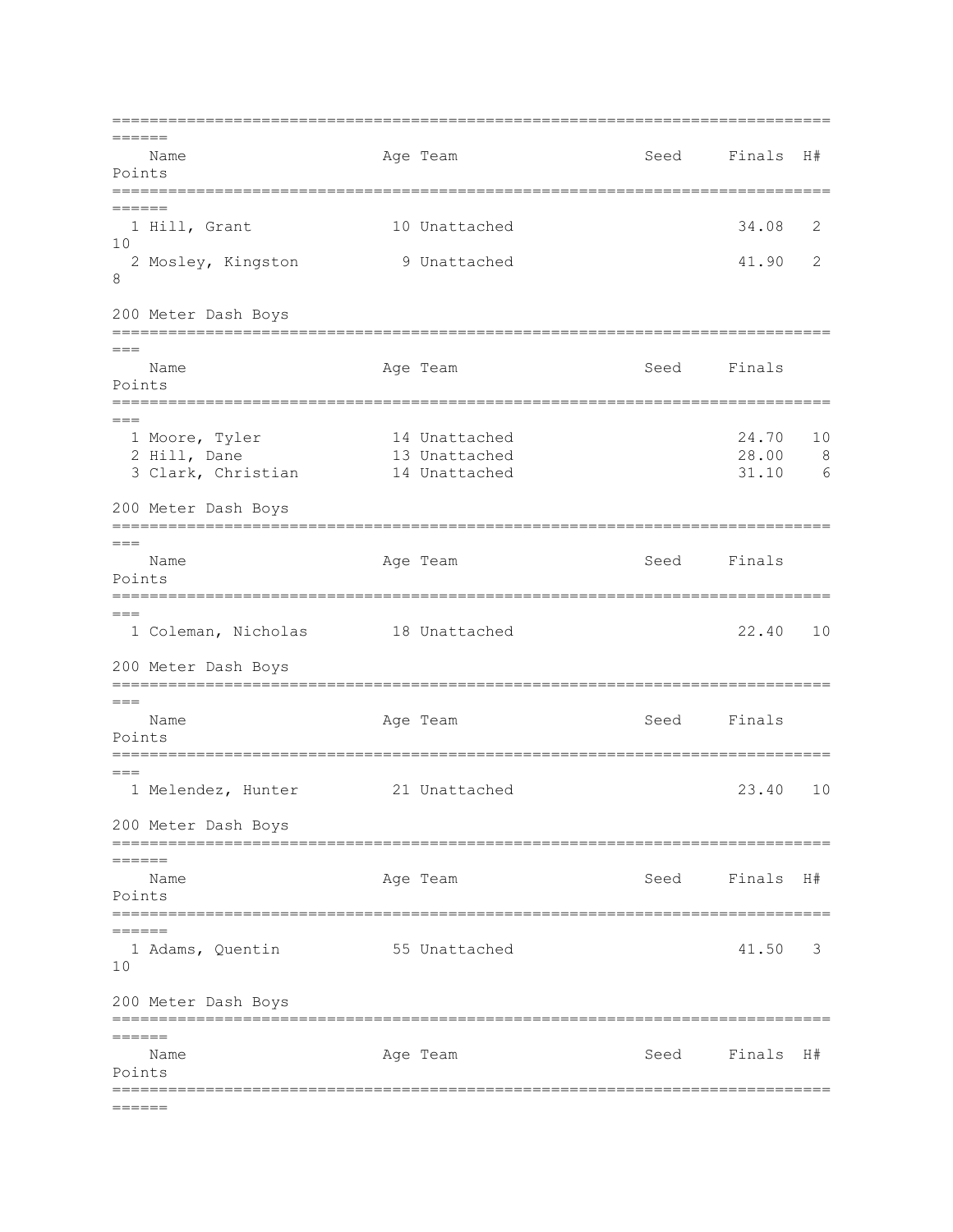1 Pace, John 69 Unattached 28.17 3  $1<sub>0</sub>$  2 Gildea, Ray 67 Unattached 1:04.50 3 8 400 Meter Dash Boys =============================================================================  $=$ Name Age Team Seed Finals Points =============================================================================  $=$  1 Hill, Grant 10 Unattached 1:34.39 10 2 Mosley, Kingston 9 Unattached 2:11.36 8 400 Meter Dash Boys ============================================================================= ====== Name Age Team Seed Finals H# Points ============================================================================= ====== 1 Hill, Dane 13 Unattached 58.01 2 10 400 Meter Dash Boys ============================================================================= ====== Name Age Team Seed Finals H# Points =============================================================================  $=$ 1 Reynolds, Chase 15 Unattached 56.05 2 10 2 Martin, Ashton 16 Unattached 59.05 2 8 3 Grant, Jabralen 16 Unattached 1:01.03 2 6 4 Terry, Andriekis 15 Unattached 1:05.01 2 5 400 Meter Dash Boys =============================================================================  $=$ Name Age Team Seed Finals H# Points ============================================================================= ====== 1 McCory, DJ 18 Unattached 53.94 2 10 2 Rowe, Lasanto 18 Unattached 54.13 2 8 3 Wade, Kemarie 17 Unattached 1:03.06 2 6

400 Meter Dash Boys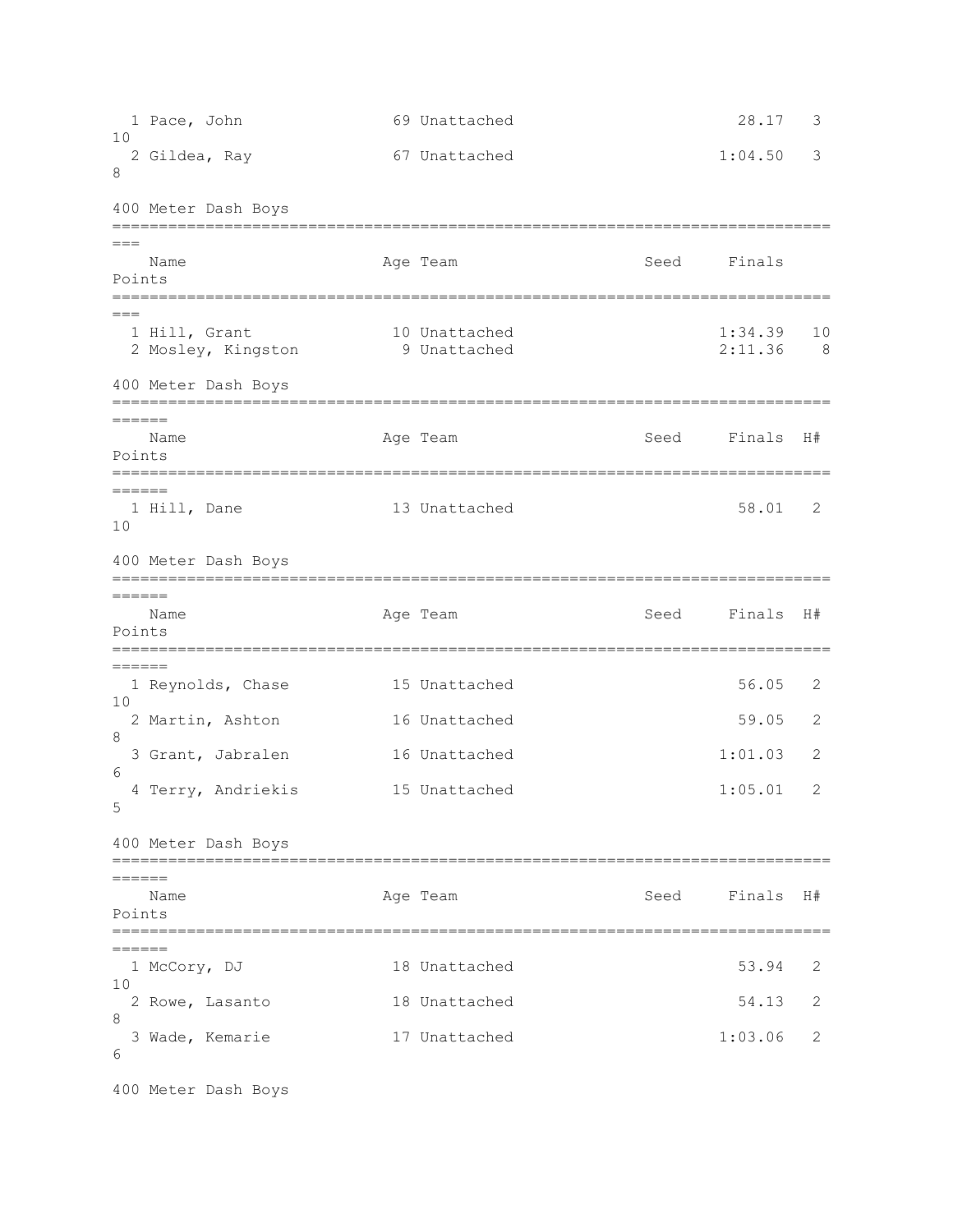=============================================================================  $=$  Name Age Team Seed Finals H# Points ============================================================================= ====== 1 Carter, Zach 19 Unattached 1:01.03 3 10 400 Meter Dash Boys ============================================================================= ====== Name Age Team Seed Finals H# Points ============================================================================= ====== 1 Adams, Quentin 55 Unattached 1:54.05 4 10 400 Meter Dash Boys ============================================================================= ====== Name  $\qquad \qquad \text{Age Team} \qquad \qquad \text{Seed} \qquad \text{Finals} \quad \text{H}\#$ Points =============================================================================  $=$  1 Gildea, Ray 67 Unattached 2:18.02 4 10 800 Meter Run Boys =============================================================================  $===$ Name **Age Team** Age Team Seed Finals Points =============================================================================  $---$  1 Ricks, Gavin 15 Unattached 2:34.00 10 2 Green, Travis 16 Unattached 2:44.00 8 800 Meter Run Boys =============================================================================  $=$ Name Age Team Seed Finals Points =============================================================================  $=$  1 Adams, Quentin 55 Unattached 3:58.00 10 800 Meter Run Boys =============================================================================  $=$  Name Age Team Seed Finals Points ============================================================================= === 1 Gildea, Ray 67 Unattached 5:55.00 10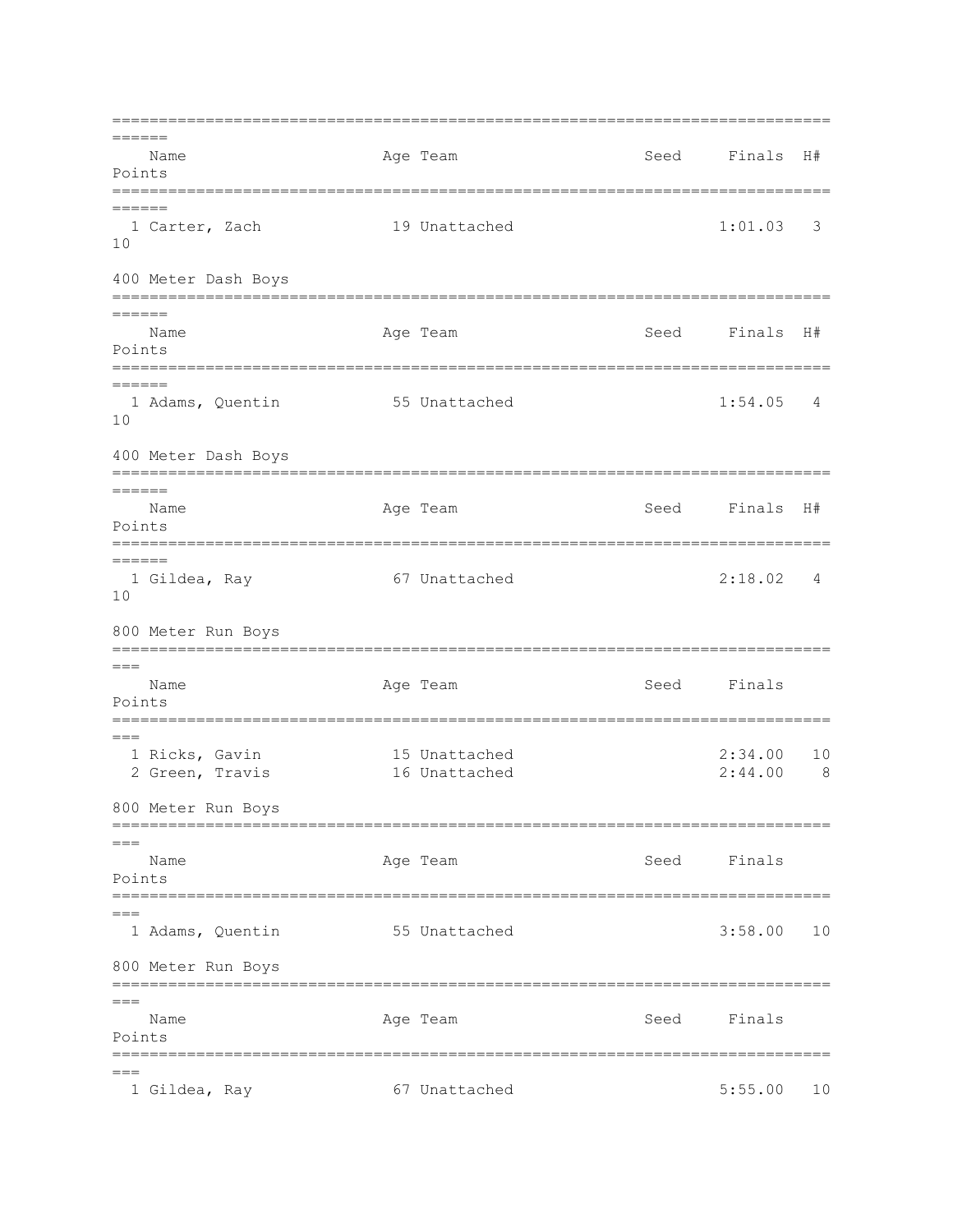1500 Meter Run Boys

============================================================================= === Name **Age Team** Age Team Seed Finals Points ============================================================================= === 1 Hallford, Evan 12 Unattached 6:06.31 10<br>2 Snowden, Grey 12 Unattached 7:29.28 8 2 Snowden, Grey 12 Unattached 1500 Meter Run Boys =============================================================================  $=$ Name **Age Team** Age Team Seed Finals Points ============================================================================= === 2 Alford, Jyzalon 14 Unattached 5:55.36 8 1500 Meter Run Boys =============================================================================  $=$ Name **Age Team** Age Team Seed Finals Points =============================================================================  $=$  1 Ricks, Gavin 15 Unattached 5:41.72 10 3 Green, Travis 1500 Meter Run Boys =============================================================================  $===$ Name **Age Team** Age Team Seed Finals Points =============================================================================  $---$  1 Carter, Zach 19 Unattached 5:25.21 10 1500 Meter Run Boys =============================================================================  $=$ Name Age Team Age Team Seed Finals Points ============================================================================= === 1 Adams, Quentin 55 Unattached 7:36.75 10 1500 Meter Run Boys =============================================================================  $=$ Name **Age Team** Age Team Seed Finals Points =============================================================================  $=$ 1 Gildea, Ray 67 Unattached 9:03.21 10

3000 Meter Run Boys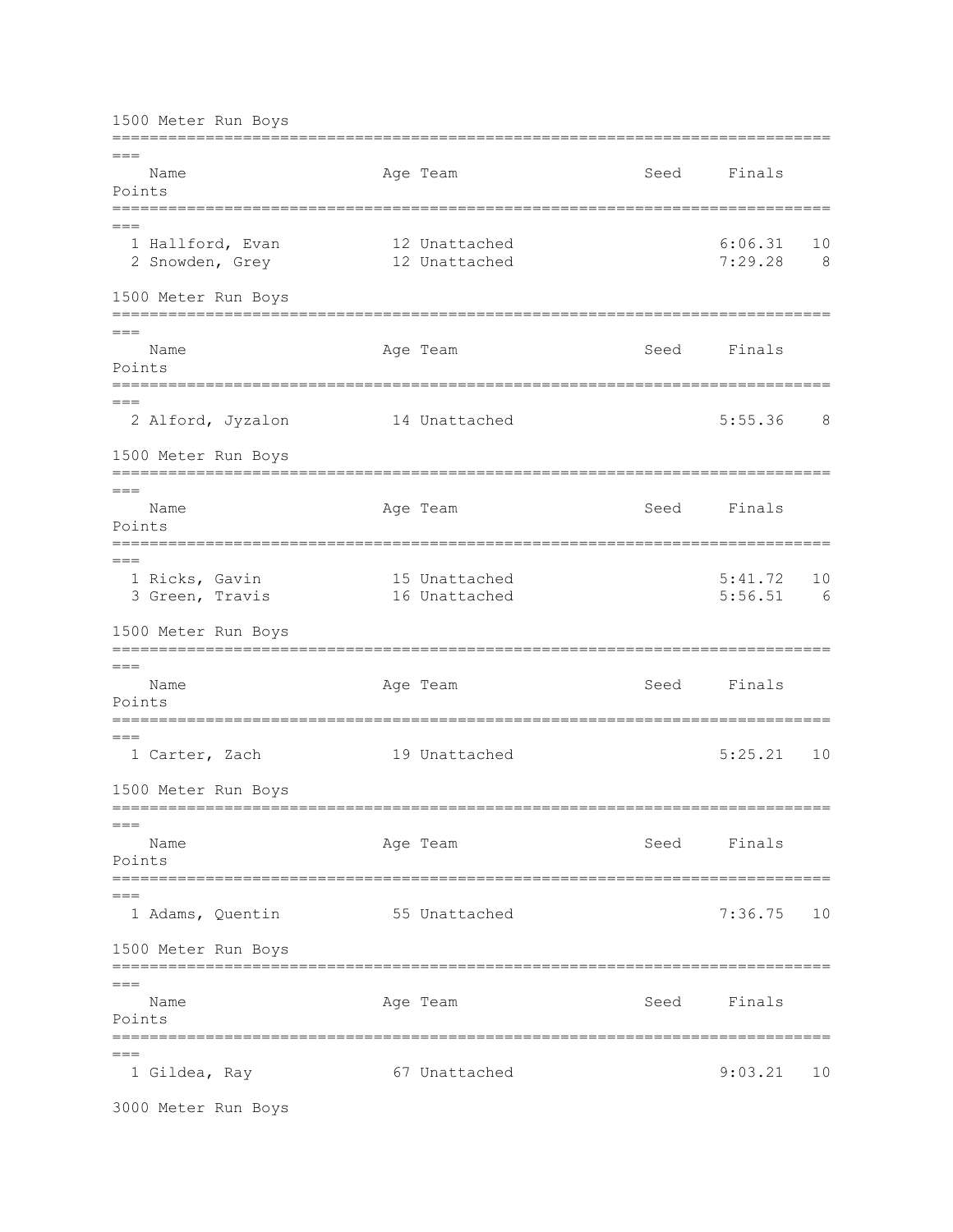=============================================================================  $=$ Name Age Team Seed Finals Points =============================================================================  $---$  1 Hallford, Evan 12 Unattached 13:36.00 10 3000 Meter Run Boys =============================================================================  $=$ Name **Age Team** Age Team Seed Finals Points =============================================================================  $---$  1 Wilson, Cruz 13 Unattached 19:10.00 10 3000 Meter Run Boys =============================================================================  $=$ Name Age Team Age Team Seed Finals Points ============================================================================= === 1 Wilson, Cali 15 Unattached 16:02.00 10 4x100 Meter Relay Boys =============================================================================  $=$ Team Seed Finals Points =============================================================================  $=$  1 Unattached 'C' 45.76 10 2 Unattached 'B' 46.00 8 3 Unattached 'D' 46.20 6 4 Unattached 'A' 4x400 Meter Relay Boys =============================================================================  $=$ Team Seed Finals Points ============================================================================= === 1 Unattached 'B' 3:45.30 10 2 Unattached 'A' 3:55.20 8 High Jump Boys =============================================================================  $=$  Name Age Team Seed Finals Points ============================================================================= === 1 Terry, Andriekis 15 Unattached 5-02.00 10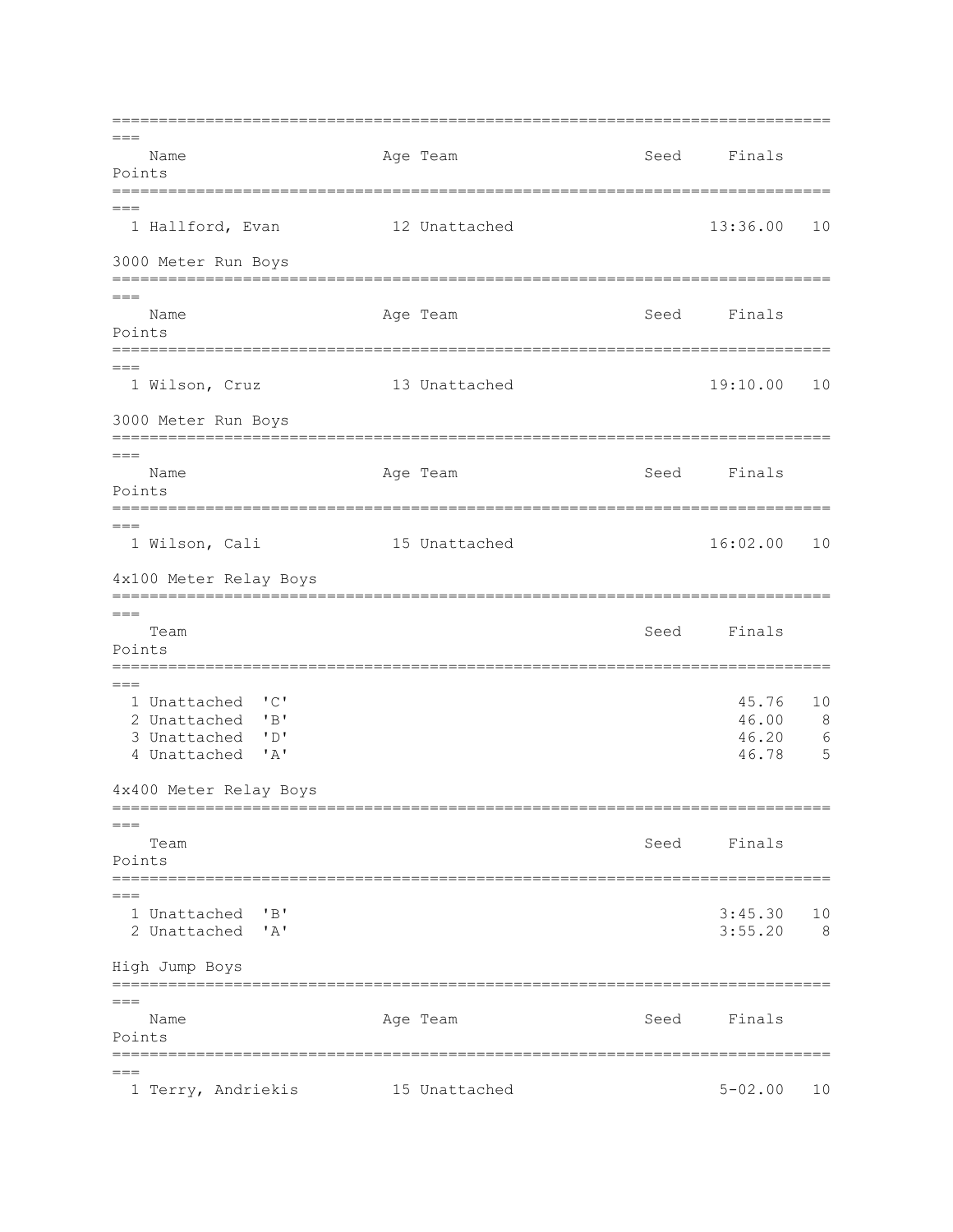High Jump Boys ============================================================================= === Name **Age Team** Age Team Seed Finals Points ============================================================================= === 1 Neal, Brian 18 Unattached 5-06.00 9<br>1 Johnson, Christopher 17 Unattached 5-06.00 9 1 Johnson, Christopher 17 Unattached 5-06.00 3 Edwards, Taylon 17 Unattached 11 and 4-10.00 6 Long Jump Boys =============================================================================  $=$ Name **Age Team** Age Team Seed Finals Points ============================================================================= === 1 Walker, Rylan 7 Unattached 5-02.00 10 2 Cole, Christian 6 Unattached 4-11.00 8 3 Gowdy, Joel 6 Unattached 4-04.00 6 Long Jump Boys =============================================================================  $=$ Name **Age Team** Age Team Seed Finals Points ============================================================================= === 1 Hill, Grant 10 Unattached 10-09.00 10 2 Mosley, Kingston 9 Unattached 6-02.00 8 Long Jump Boys =============================================================================  $=$ Name Age Team Age Team Seed Finals Points =============================================================================  $=$  1 Gowdy, Timothy 12 Unattached 10-04.00 10 Long Jump Boys =============================================================================  $=$ Name **Age Team** Age Team Seed Finals Points =============================================================================  $---$  1 Hill, Daniel 14 Unattached 17-03.00 10 Long Jump Boys =============================================================================  $=$ Name Age Team Seed Finals Points =============================================================================  $=$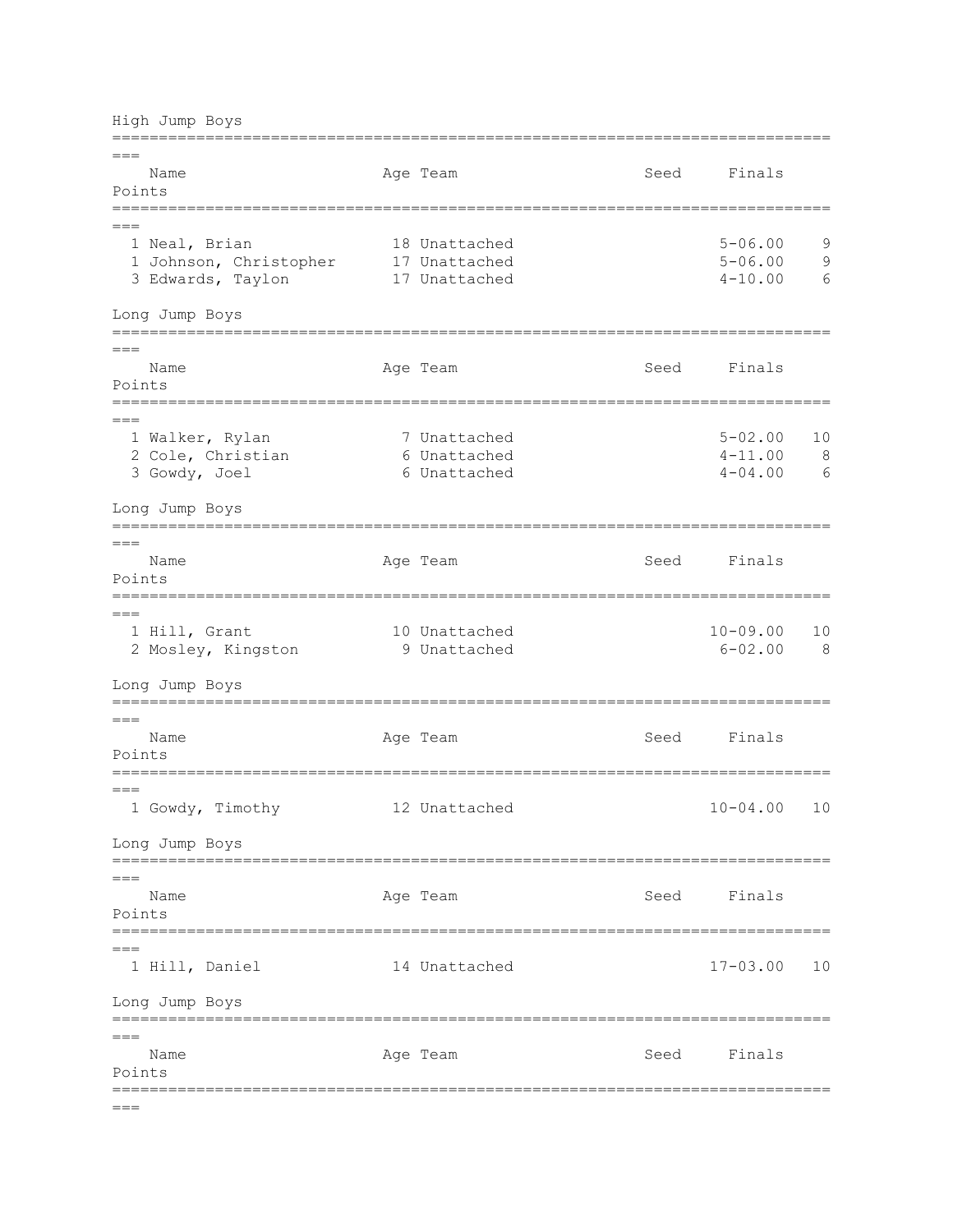| 1 Martin, Ashton<br>2 Terry, Andriekis               |                                      | 16 Unattached<br>15 Unattached |                | $19 - 04.00$<br>$18 - 10.00$ | 10<br>8 |
|------------------------------------------------------|--------------------------------------|--------------------------------|----------------|------------------------------|---------|
| Long Jump Boys                                       |                                      |                                |                |                              |         |
| $==$<br>Name<br>Points                               | ==================================== | Age Team                       | Seed           | Finals                       |         |
| $==$<br>1 Neal, Brian<br>2 Edwards, Taylon           |                                      | 18 Unattached<br>17 Unattached |                | $19 - 10.00$<br>$18 - 04.00$ | 10<br>8 |
| Long Jump Boys<br>===================                |                                      |                                |                |                              |         |
| $===$<br>Name<br>Points                              |                                      | Age Team                       | Seed           | Finals                       |         |
| $===$<br>1 Carter, Zach                              |                                      | 19 Unattached                  |                | $18 - 05.00$                 | 10      |
| Triple Jump Boys                                     |                                      |                                | -------------- |                              |         |
| $===$<br>Name<br>Points<br>========                  |                                      | Age Team                       | Seed           | Finals                       |         |
| $===$<br>1 Edwards, Taylon<br>2 Johnson, Christopher |                                      | 17 Unattached<br>17 Unattached |                | $38 - 06.00$<br>$35 - 06.00$ | 10<br>8 |
| Shot Put Boys<br>=========================           |                                      |                                |                |                              |         |
| $===$<br>Name<br>Points                              |                                      | Age Team                       | Seed           | Finals                       |         |
| $===$<br>1 Danner, Tommy                             |                                      | 17 Unattached                  |                | $54 - 03.00$                 | 10      |
| Shot Put Boys                                        |                                      |                                |                |                              |         |
| $===$<br>Name<br>Points                              |                                      | Age Team                       |                | Seed Finals                  |         |
| $===$<br>1 Lee, Anton                                |                                      | 20 Unattached                  |                | $38 - 02.00$                 | 10      |
| Shot Put Boys<br>;=============================      |                                      |                                |                |                              |         |
| $===$<br>Name<br>Points                              |                                      | Age Team                       | Seed           | Finals                       |         |
| $===$                                                |                                      |                                |                |                              |         |